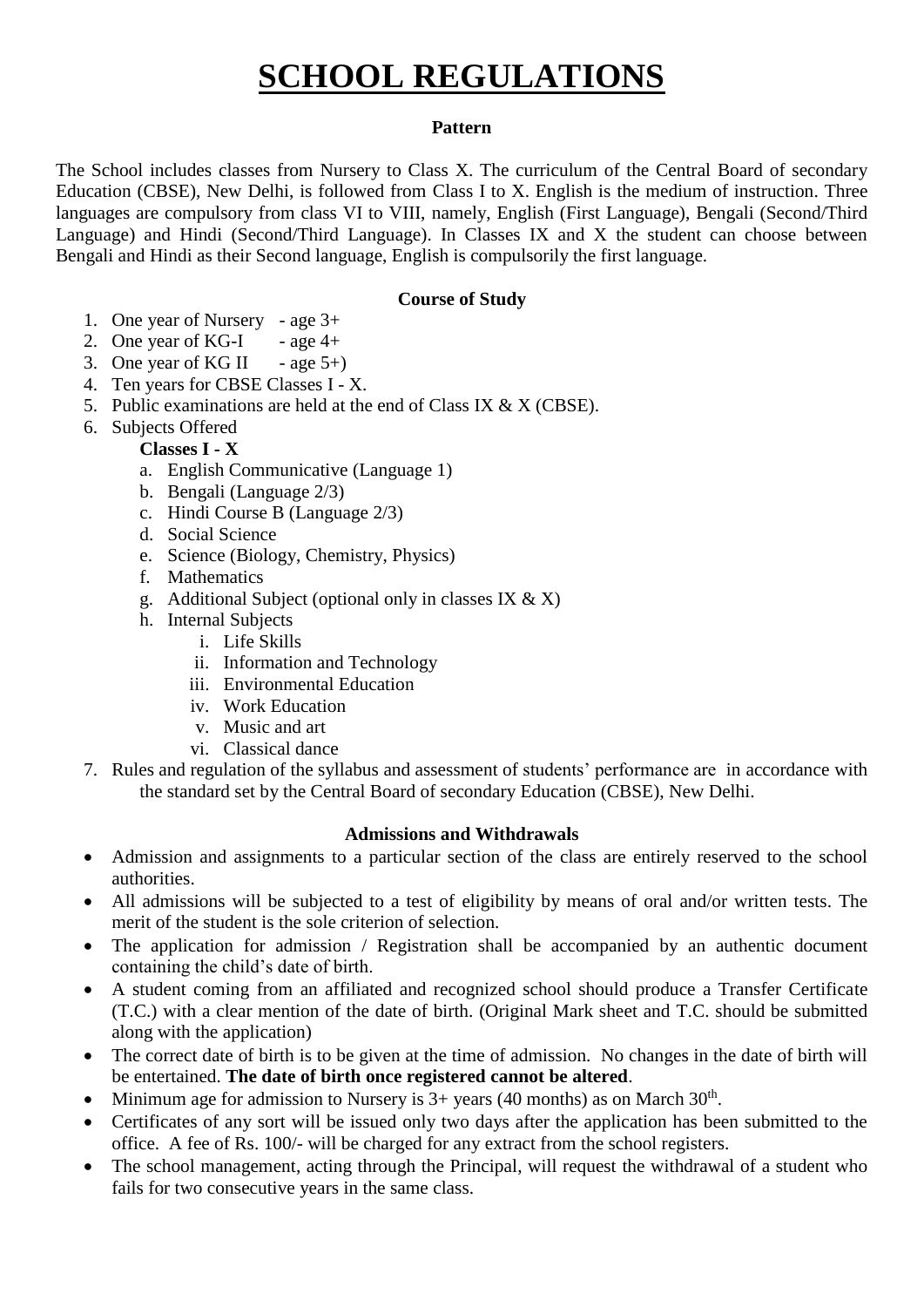- The school reserves to itself the right to dismiss the students whose diligence or progress in studies is steadily unsatisfactory or whose conduct is harmful to the other students or whose guardians show little interest in the progress of their wards. Immorality/grave insubordination/contempt of authority/disrespect towards the members of the staff/willful damage to property is always a sufficient reason for immediate dismissal.
- The school does not charge capitation fees. Offers of donations, bringing innuendoes to bear on the management with a view to gain admission etc. will entail disqualification of the candidate.

# **Academic Year and Timings**

The School academic year commences in April and ends in March. **School Working Days : Monday – Saturday**

[These timings are subject to change whenever necessary; it may not always be possible to intimate the change in advance.]

#### **Office Hours**

The School office will remain open on all working days from 09.30 a.m. to 03.30 p.m. However, on second Saturday school office will be open from 10.00 a.m. to 12.30 p.m. in view of the convenience of hostel students.

# **Rules for payment of School Fees**

- Each Student will receive a school Fee booklet from the school office. Please note the only one school fee booklet will be given to an individual student. Any extra booklet will have to be bought from the school office. See reverse side the booklet for other details.
- The school fees normally will be paid in UCO Bank, Kumarghat Branch.
- 1. Fees will be received by the Office in-charge. The fee is to be paid on or before the  $10<sup>th</sup>$  of the following month failing which **a fine of Rs. 10.00 per month** will be levied on all late payments.
- 2. The School Fees cover twelve calendar months. No reduction is made for holidays or broken Periods.
- 3. Students who have not cleared the fee dues may not be allowed to sit for any terminal examination.
- 4. Fees will have to be paid as long as pupils name is on the roll.
- 5. The school fees and other dues are liable to be revised at any time due to the increasing cost of maintenance, other expenses and teachers' salary.
- 6. Certificates will be withheld from pupils who have arrears of fees.
- 7. Pupils joining or leaving the school during the year will have to pay all the fees of that term. (April September/October-March)
- 8. Parents /Guardians may pay all the fees at a time in the beginning of the year.

#### **Academic Session**

# **The School Academic year is divided in the following manner:**

**Classes I to VIII** Periodic test 1 : July Periodic test 2 : August **Half yearly exam**: September-October Periodic test 3 : December Periodic test 4 : February **Annual Examination**: March **Classes IX to X – (Two Terms)** Unit Test IX-X-JULY Periodic test 1 : August Periodic test 2 : September-October Periodic test 3: December Model Exam-X-January **Model Exam**- IX February **Annual Exam**- March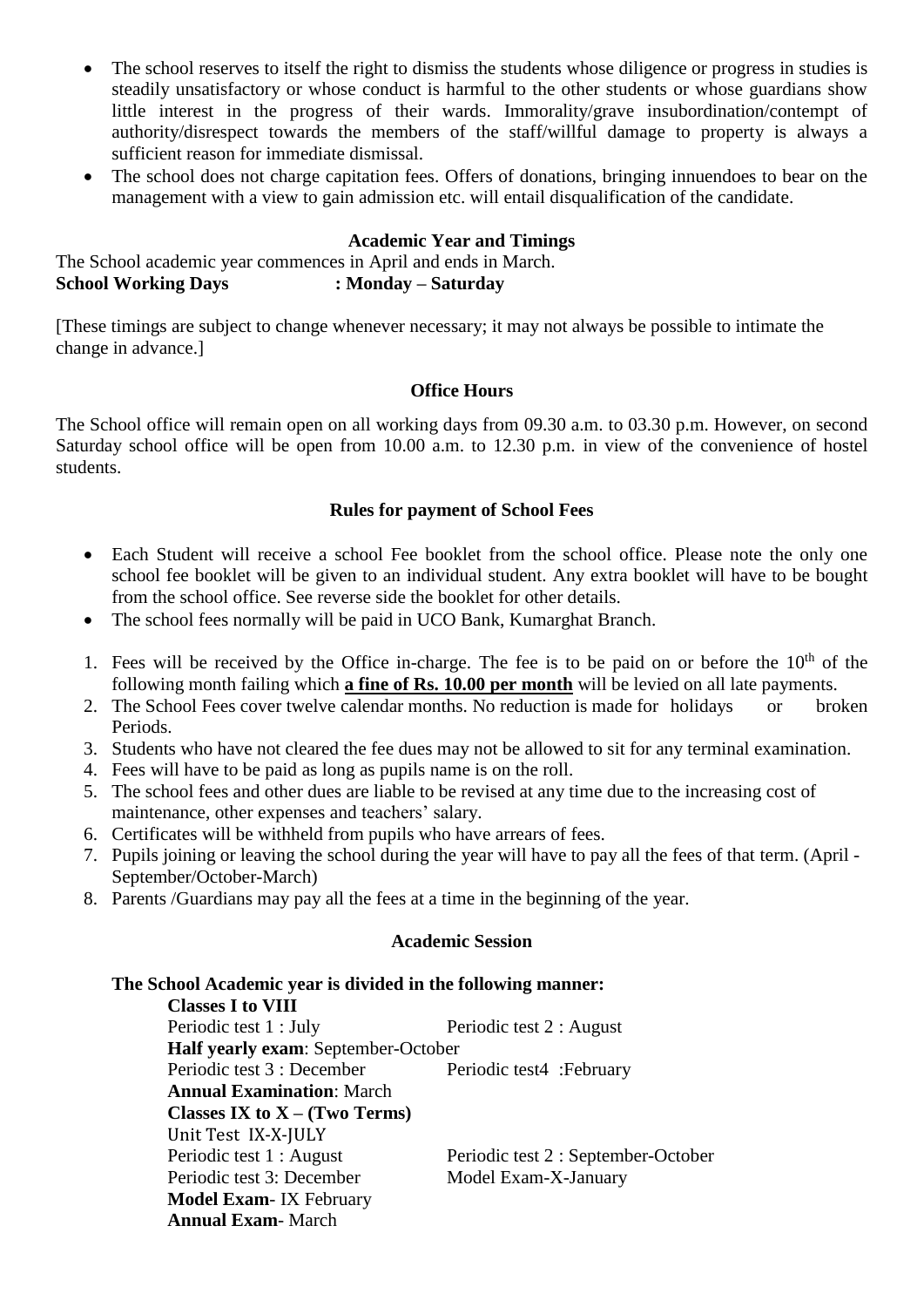#### **Promotion to higher class depends upon:**

- a. Regularity in attendance (minimum 75% is a must)
- b. Quality of day-to-day participation in class.
- c. Written work and projects assigned by the subject teachers.
- d. Satisfactory performance at the internal assessments and tests.
- e. The minimum mark required for pass for subjects out of 100 is 33 and for subjects out of 50, is 17.
- f. A pupil who fails to attain the required standard in **language subjects (i.e. English, Bengali, and Hindi), Mathematics, Science, and Social Science** will not be promoted.
- g. Promotion is granted on the basis of the marks/grades obtained in all the assessments/tests and whole year's work of the pupil. Hence, **one needs to be regular in school**.
- h. Students who do not appear for any of the Assessments will be treated as having no marks in it. **The decision of the school authorities with regard to promotion is final**.

#### **Parent – Teacher Meeting**

Parent Teacher meetings are arranged periodically and information about which will be given. During this meeting the guardians get an opportunity to talk to the class teacher concerned about the progress of their wards. The guardians of classes IX and X should meet their wards' teachers a minimum of four times in a year, i.e. After Each Formative Assessment. The Progress Report of Term I will be shown to the guardians in the school only. However, should any parent feel that she/he needs to meet the Principal or any teacher with regard to the work or conduct of his/her child or for any problem faced by the child, he/she is encouraged to do so at the earliest, after making an appointment with the Principal or the teacher concerned through the pages of the Diary.

The school administration will take a serious view of the parents regularly absenting themselves from such meetings or showing indifference towards their children's education.

#### **School Uniform**

# **Parents are requested to maintain uniformity in colour and tailoring. Those who do not have the approved colour and pattern will not be admitted to the class.**

#### **K.G-I and K.G-II**

The students of Nursery, K.G-I and K.G-II will have the same uniform on all the days.

#### **I to III - Monday, Tuesday, Thursday and Friday**

| <b>Shirts</b>    | : Maroon and white vertical stripes    |
|------------------|----------------------------------------|
| Half Pants/Skirt | : Grayish black                        |
| Tie              | : As provided by the school            |
| <b>Belt</b>      | : As provided by the school            |
| Socks            | : As provided by the school            |
| <b>Shoes</b>     | : Black shoes WITH LAZE.               |
| Wednesday        |                                        |
| <b>Shirts</b>    | : Plain white                          |
| Half Pants/Skirt | : Plain White                          |
| Tie              | : As provided by the school            |
| <b>Belt</b>      | : As provided by the school            |
| Socks            | : As provided by the school            |
| <b>Shoes</b>     | : White P.T. (canvas) shoes with laze. |
| <b>Saturday</b>  |                                        |
| T-Shirts         | : According to the house               |
| Half Pants/Skirt | : Plain White                          |
| Belt             | : As provided by the school            |

Socks : As provided by the school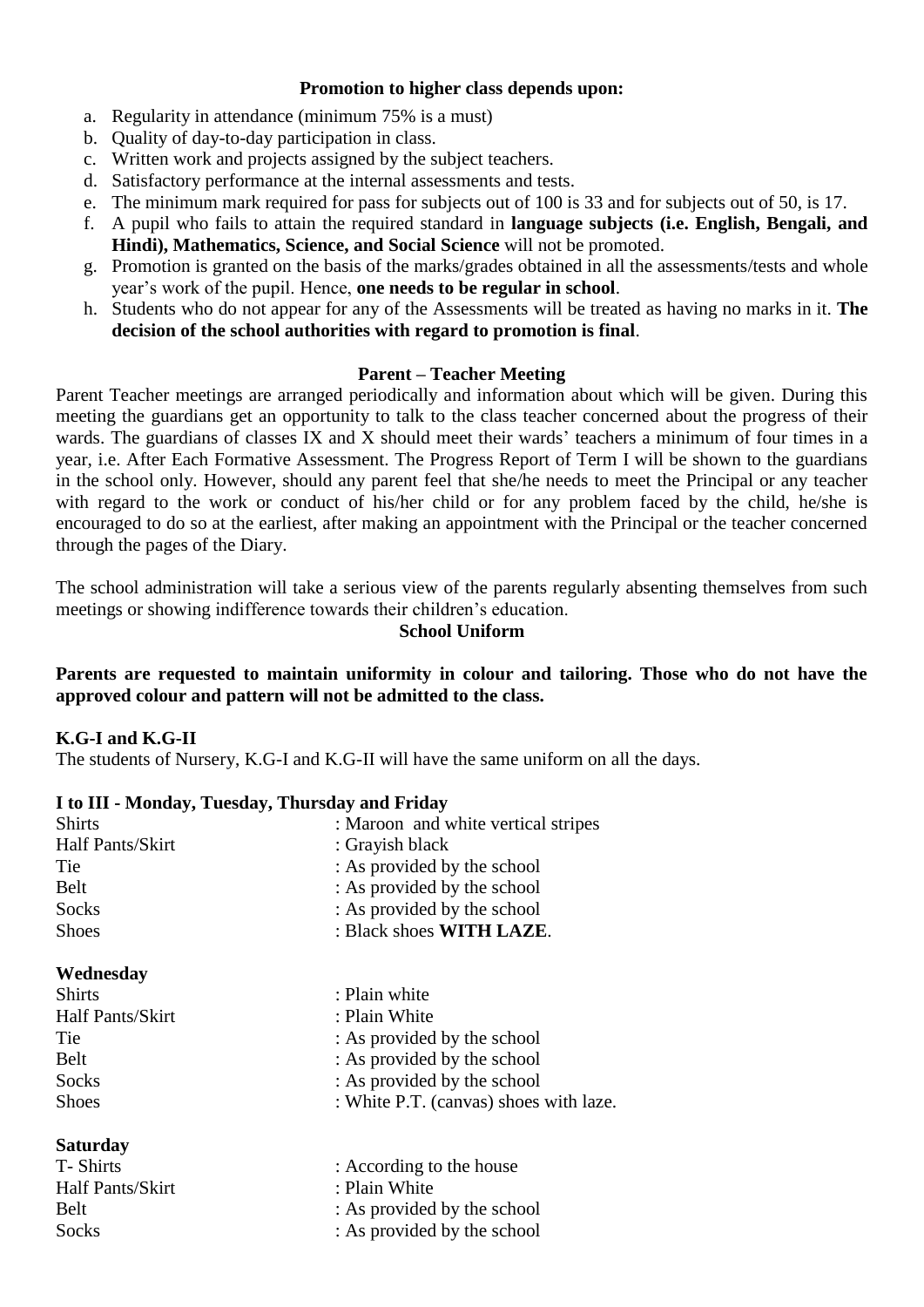Shoes : White P.T. (canvas) shoes with laze.

| IV to X - Monday, Tuesday, Thursday and Friday |                                                            |  |
|------------------------------------------------|------------------------------------------------------------|--|
| <b>Shirts</b>                                  | : Maroon and white vertical stripes                        |  |
| Pants (Boys)                                   | : Grayish black– (It should not be stitched very tight)    |  |
| Skirt/Tunic (Girls)                            | : Grayish black                                            |  |
| Head band                                      | : Red (Nothing other than the specified colour is allowed) |  |
| Tie                                            | : As provided by the school                                |  |
| Belt                                           | : As provided by the school                                |  |
| Socks                                          | : As provided by the school                                |  |
| <b>Shoes</b>                                   | : Black shoes with laze.                                   |  |
| Wednesday                                      |                                                            |  |
| <b>Shirts</b>                                  | : Plain white                                              |  |
| Pants (Boys)                                   | : Plain white– (It should not be stitched very tight)      |  |
| Skirt/Tunic (Girls)                            | : Grayish black                                            |  |
| Head band                                      | : Red (Nothing other than the colour specified is allowed) |  |
| Tie                                            | : As provided by the school                                |  |
| Belt                                           | : As provided by the school                                |  |
| Socks                                          | : As provided by the school                                |  |
| <b>Shoes</b>                                   | : White P.T. (canvas) shoes with laze.                     |  |
| <b>Saturday</b>                                |                                                            |  |
| T-Shirt                                        | : According to the house                                   |  |
| Pants/Skirt                                    | : Plain White                                              |  |
| <b>Belt</b>                                    | : As provided by the school                                |  |
| Head band/Ribbon                               | : Red (Nothing other than the colour specified is allowed) |  |
| Socks                                          | : As provided by the school                                |  |
| <b>Shoes</b>                                   | : White P.T. (canvas) shoes with laze.                     |  |

**Winter:** Grey Pullover with red borders lines or blazer with Uniform Cloth (Gray)

# **Every student is expected to wear the school ID card around the neck everyday in the school once it is given to them.**

# **S.U.P.W / Art Education**

The very purpose of the education is to strive to build an integrated personality, accord between thought, word and deed or between head, heart and hand.

SUPW/Art Education bridges the gap between work and education. This allows for closer linkages between theories learnt and skills acquired and their real life applications.

A student is recommended to keep the same discipline for a minimum of 3 years; that is, one discipline as long as he/she is in primary (I –III), another in middle school (IV-VI), another in high school (VII-X) and yet another at Senior Secondary level. This would mean that a student gets trained in four disciplines before he/she completes his/her schooling. Requests in between for the changes will not be entertained. The following chart gives a picture of various disciplines provided in the school: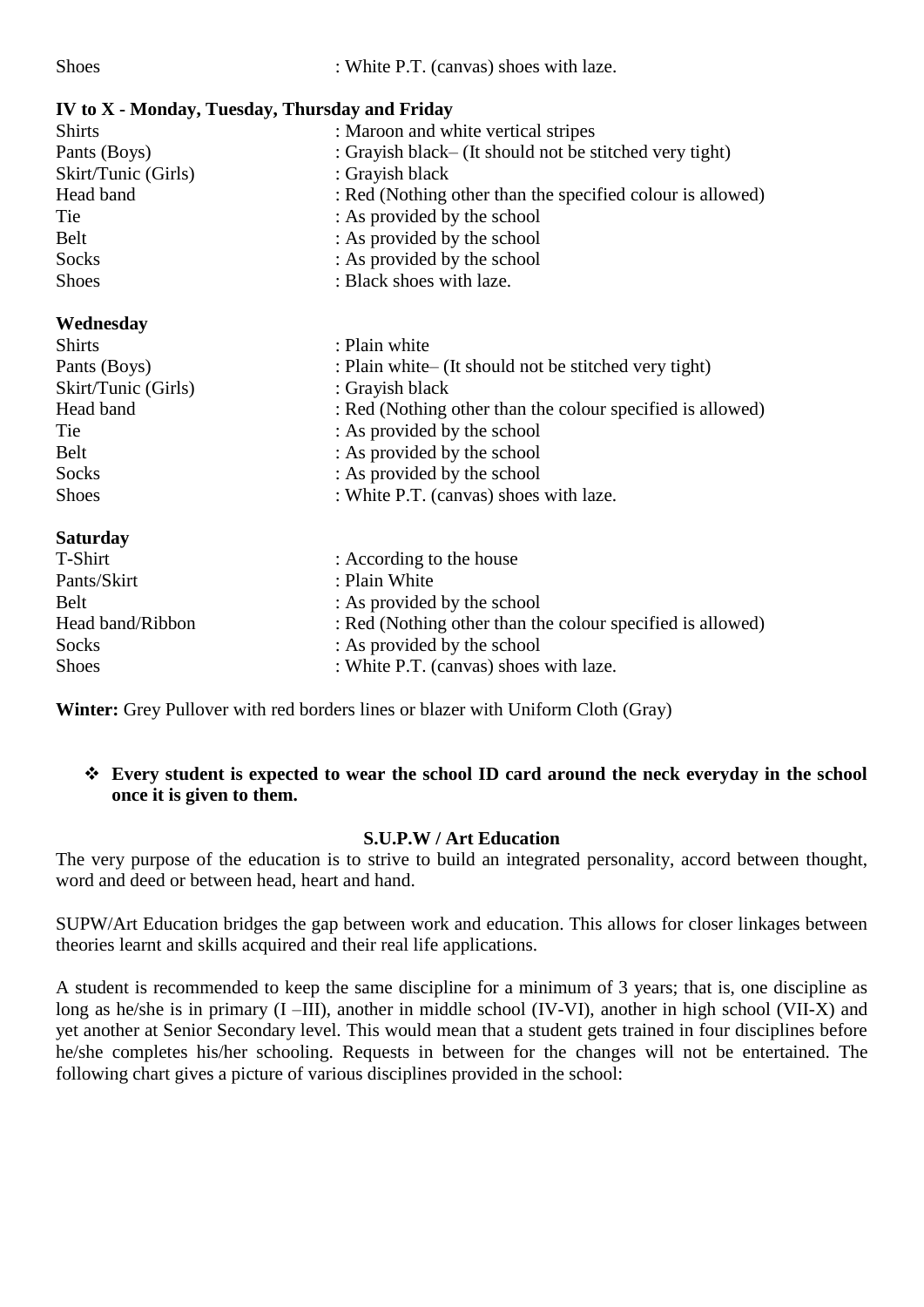#### **S.U.P.W / Art Education**

| <b>Classes</b>              | <b>Disciplines</b>                                                                          |
|-----------------------------|---------------------------------------------------------------------------------------------|
| $I - III$                   | Art, craft, singing, Yoga, dance, Badminton, Foot Ball.                                     |
| $\mathbf{IV} - \mathbf{VI}$ | Yoga, craft, Dance, Singing, Art, Computer, Badminton, Volley Ball, Foot Ball, Basket Ball, |
|                             | Cricket, Club activities, etc                                                               |
| VII & VIII                  | Community Service, Dramatics, Folk Dance, Musical Instruments, Art, Computer, Needle        |
|                             | Work, Club activities, NCC, Basket Ball, Badminton, Cricket, Foot Ball Volley Ball.         |
| IX & X                      | Community Service, Folk Dance, Computer, Commercial Art, Craft, embroidery, Needle          |
|                             | work, Knitting, Meal Planning, Gardening.                                                   |

# **School Counselors:**

Holy Cross School, Kumarghat provides two Counselors a male and female for the consultation of the Parents as well as students who look forward to some guidance in life. In order to avail this facility you should take a prior appointment.

# **Code of Conduct**

Enrolment in Holy Cross School implies on the part of the pupil and the parents, willingness to comply with the requirements and regulations of the school.

#### **A. School Uniform**

- 1. All the students should come to the school clean and tidy; failing which they may be excluded from the class or even sent home.
- 2. The students are **strictly forbidden to wear gold ornaments** in the school. If they do so, it will be confiscated.
- 3. The students are strictly forbidden to use any **make-up, bleaching and colouring of hair, mehndi, nail polish and any other accessories** other than the prescribed uniform.
- 4. All the photographs to be used for school purpose or to be attested by the school should be in the school uniform.
- 5. Identity card is compulsory for every student for entry to class. To prepare a duplicate identity card a stamp size (2cmx2.5 cm) photograph in school uniform has to be submitted together with Performa which is available in the school office.
- 6. It is obligatory to wear the uniform prescribed for the season on class days and at school functions. Those who are **not correctly dressed** in conformity with the regulation of the school will not be admitted to the classes.

# **B. Regularity and General Department**

- 7. Every student / teacher is expected to reach the school 15 minutes before the Assembly.
- 8. Pupils are required to put in 90% of Attendance. Those below 80% of attendance will not be promoted to the higher classes. **Leave of absence will be granted only for serious reasons on previously written application form by the parents or guardians.**
- 9. Except for reasons of ill health and unavoidable circumstances, a **prior written application** from the guardian is required for any leave of absence.
- 10. In case of absence without leave, the students, on returning to the school, **must produce the reason of absence certificate from his/her Parents or Guardian.**
- 11. If any pupil has been absent, on return he/she **should not enter** the class without first obtaining permission from the Class Teacher or Principal as required.
- 12. If a student is absent for **more than a day** then he/she should get permission from the Principal.
- 13. Those who are absent because of sickness or accident should produce a certificate from doctor.
- 14. A student returning to school after contracting a contagious or infectious disease should produce a Doctor's Fitness Certificate permitting him/her to attend classes, without any danger to other students.
- 15. No one may leave the school Premises during school hours without the Permission from the Principal. **Half day attendance** will not be permitted for the students. Pupils will not be sent home with anyone other than the parents.
- 16. A student missing from the class room during class hours without the permission of the teacher concerned even if it is for practices of any kind will be viable to punishment.
- 17. For those staying in rented houses will not be given leave for visiting their houses on school days.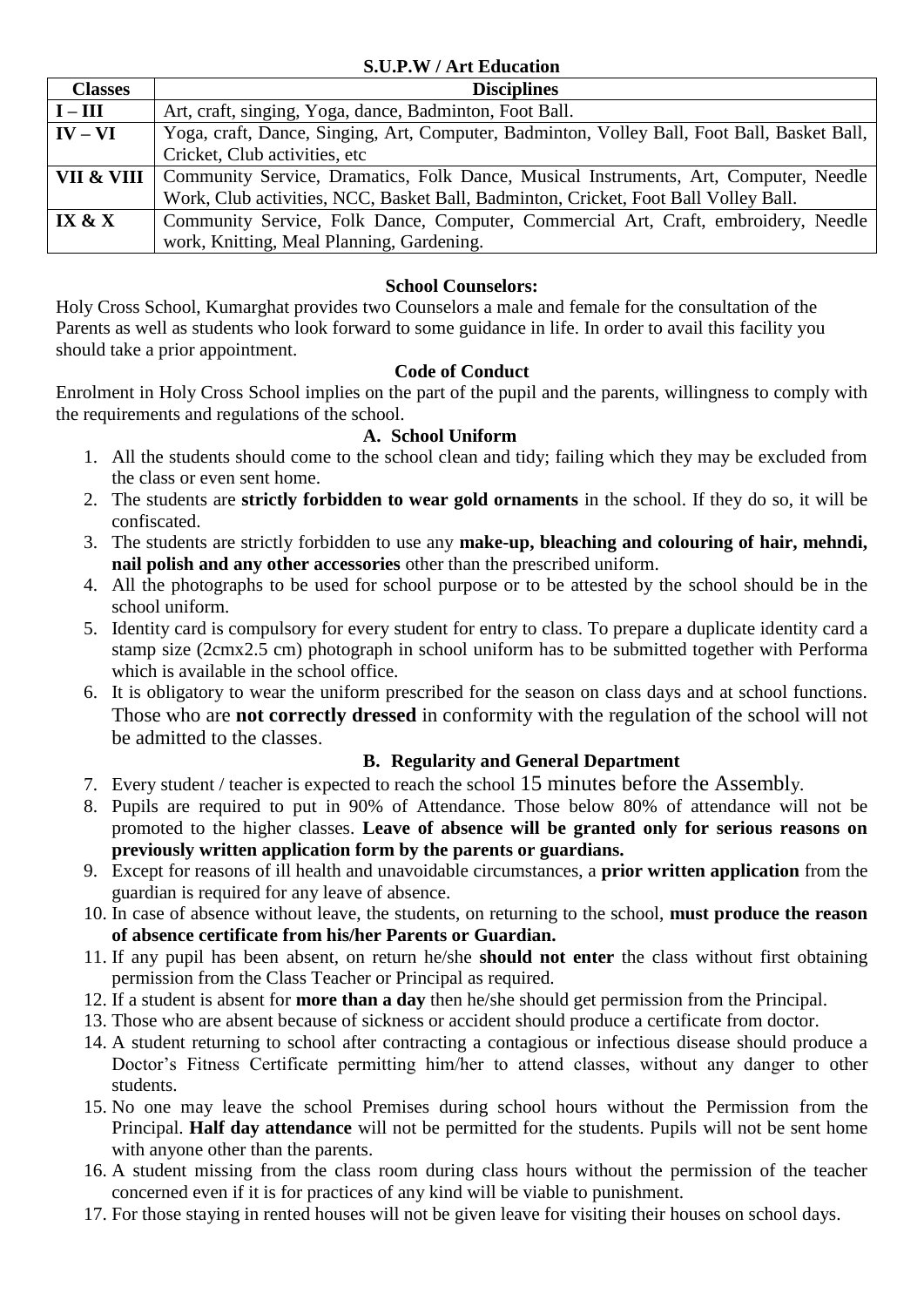- 18. Any pupil who absents himself/herself for one calendar month without a written permission from the Principal shall have his/her name struck off the rolls. To be re-admitted he/she will have to pay fresh admission fees as well as all fees for the said period of absence.
- 19. Those **who do not report to class for one week after the vacation will have their names struck off the rolls**. The Principal reserves the right to consider applications for the readmission of such pupils.
- 20. **Attendance on opening and closing day is compulsory**.
- 21. Pupils are expected to regularly prepare their lessons & do their homework.
- 22. Pupils who travel by the school buses are expected to observe strict discipline inside the buses as well as at the bus stops.
- 23. Pupils should treat their classrooms as sacred places. They are expected to maintain silence and order in the classrooms. During the absence of a teacher from the class, pupils must obey the leader appointed to maintain good order.
- 24. Running, playing or shouting in the school building is not permitted. During the class hours pupils should move along the corridors in silence and in order.
- 25. Participation in games, physical training, cultural activities and socially useful productive works, are compulsory. Exemption will be granted on medical grounds only.
- 26. Pupils are strictly forbidden to form any association or to engage themselves in any group activity or to raise funds for any purpose without the permission of the Principal or an officer authorized by him on his behalf.
- 27. Irregular attendance, habitual idleness, theft, dishonesty, immoral conduct, insubordination, neglect of home work, disobedience or disrespect towards the members of the staff, unruly behaviour or immoral influence justifies dismissal.
- 28. **English should be spoken in the school bus and in the school premises at all times** in order to acquire fluency in speaking the language.

# **C. Personal Belongings and School Property**

- 29. Books, cardigans, Tiffin boxes, water bottles, etc. belonging to the pupils should bear the name of the owner. The school does not hold itself responsible for articles lost in the school premises.
- 30. Pupils are **not allowed** to buy, sell or exchange any articles among themselves in the school premises.
- 31. No one should write on the furniture or walls or damage any school articles. Damage by accident should be reported to the Principal at once. Any damage caused to school property or to the property of another student must be made good or a fine will be levied.
- 32. **Pupils of this school are not permitted to bring Mobile phones, Electronic gadgets, unauthorized CDs, memory cards, pen drives, Fancy watches, Gold ornaments and other valuable goods to the school.**
- 33. **Students are not allowed to bring crackers, colours, etc. to the school. Burning of crackers and playing with colours are liable to lead to the expulsion of the student from the school.**
- 34. Pupils shall not circulate books, magazines or periodicals in the school without the permission of the Principal/Headmistress.

# **D. Examination, Home Work and Assignments**

- 35. Only pupils who have cleared school fees are permitted to appear for examinations.
- 36. Home work is any assignment given by the teacher to be done at home; it may include writing, reading, memorizing, drawing, Project making, etc. Every student is expected to do the Home Work regularly; it is the sign of a good student.
- 37. Those who have not done their homework may not be allowed to sit in the class.
- 38. It is the duty of the guardians to make sure that the students do the home work.
- 39. If a student fails to do the home work **1** mark per each day's home work will be reduced from his **FA** marks by the subject teacher.
- 40. If a student is found to be not doing the homework regularly a warning will be issued to the student through the guardian and after a total of such three warnings in an academic session in any subject the student will be issued Transfer Certificate.